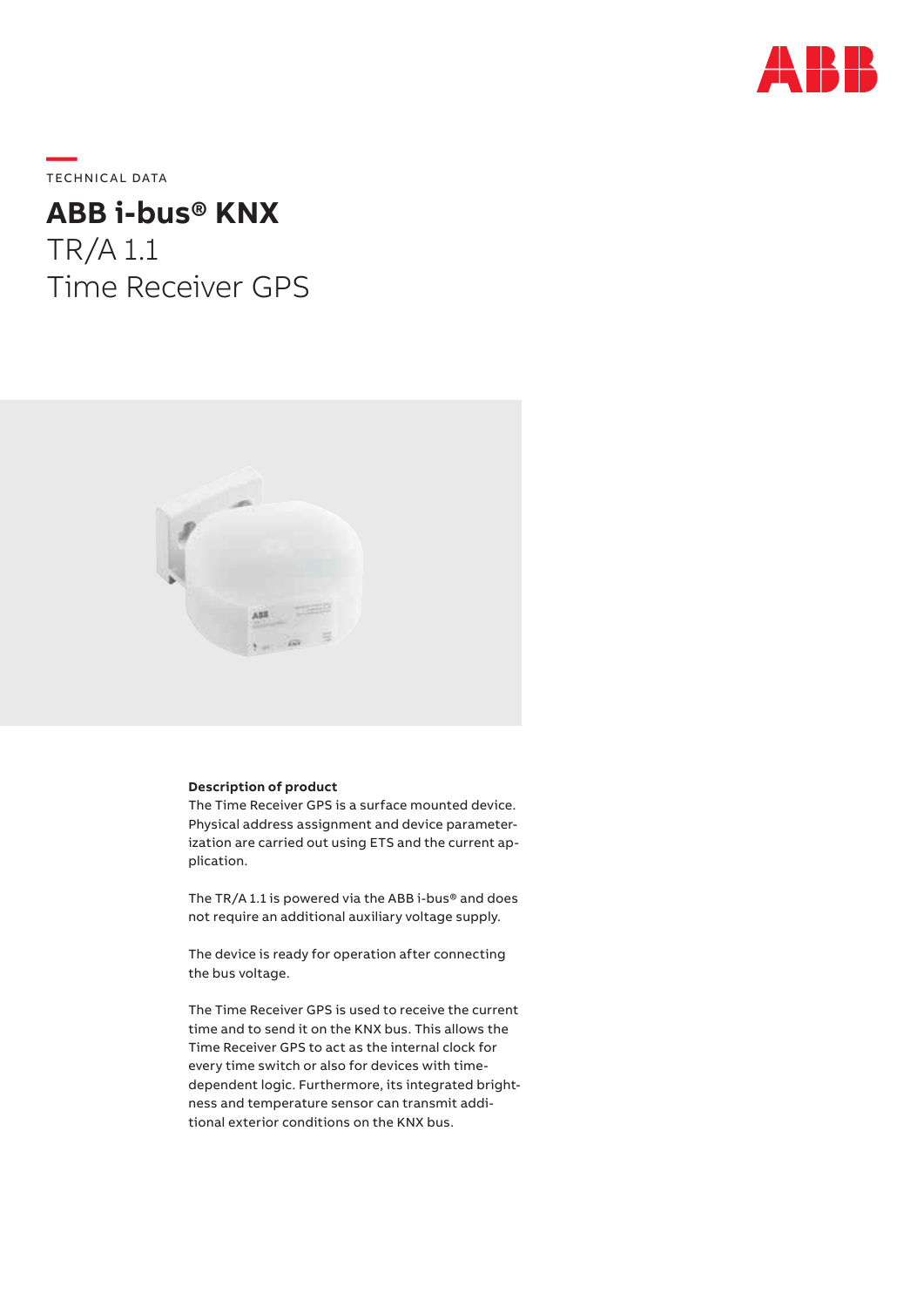| <b>Technical data</b>          |                                                                   |                                                                             |  |  |
|--------------------------------|-------------------------------------------------------------------|-----------------------------------------------------------------------------|--|--|
| Power supply                   | <b>Bus voltage</b>                                                | 21.32 V DC                                                                  |  |  |
|                                | Current consumption, bus                                          | Maximum 10 mA                                                               |  |  |
|                                | Leakage loss, device                                              | Maximum 300 mW                                                              |  |  |
| Connections                    | <b>KNX</b>                                                        | Via bus connection terminal.<br>2-fold (red/black)<br>0.8 mm Ø, single core |  |  |
| Operating and display elements | Push button/LED (red)                                             | For assignment of the physical address                                      |  |  |
|                                | LED                                                               | For indication of GPS reception                                             |  |  |
| <b>Protection degree</b>       | <b>IP 54</b>                                                      | To EN 60 529                                                                |  |  |
| <b>Protection class</b>        | III                                                               | To EN 61 140                                                                |  |  |
| <b>Isolation category</b>      | Pollution degree                                                  | 2 to EN 60 664-1                                                            |  |  |
| KNX safety extra low voltage   | SELV 24 V DC                                                      |                                                                             |  |  |
| Light sensor                   | Brightness measuring range                                        | 1220,000 Lux                                                                |  |  |
| <b>Temperature sensor</b>      | Temperature measuring range                                       | -30 °C+55 °C                                                                |  |  |
| Temperature range              | Operation                                                         | -30 °C+55 °C                                                                |  |  |
|                                | Transport                                                         | $-30 °C+55 °C$                                                              |  |  |
|                                | Storage                                                           | $-30 °C+55 °C$                                                              |  |  |
| <b>Ambient conditions</b>      | Maximum air humidity                                              | max. 95% r.h., non-condensing                                               |  |  |
| Design                         | Surface mounted device (AP)                                       |                                                                             |  |  |
|                                | Dimensions                                                        | 75 x 90 x 40 mm (H x W x D)                                                 |  |  |
| <b>Installation</b>            | Surface mounting;<br>wall mounting with fixing bracket            | To EN 60 715                                                                |  |  |
| <b>Mounting position</b>       | Housing cover must face up                                        |                                                                             |  |  |
| Weight                         | $0.09$ kg                                                         |                                                                             |  |  |
| Housing/color                  | Plastic housing, gray                                             | Self-extinguishing thermoplastic                                            |  |  |
| <b>Approvals</b>               | KNX to 50491-3, -5-1, -5-2, -5-3                                  | Certification                                                               |  |  |
| <b>CE</b> marking              | In accordance with the EMC directive and<br>low voltage directive |                                                                             |  |  |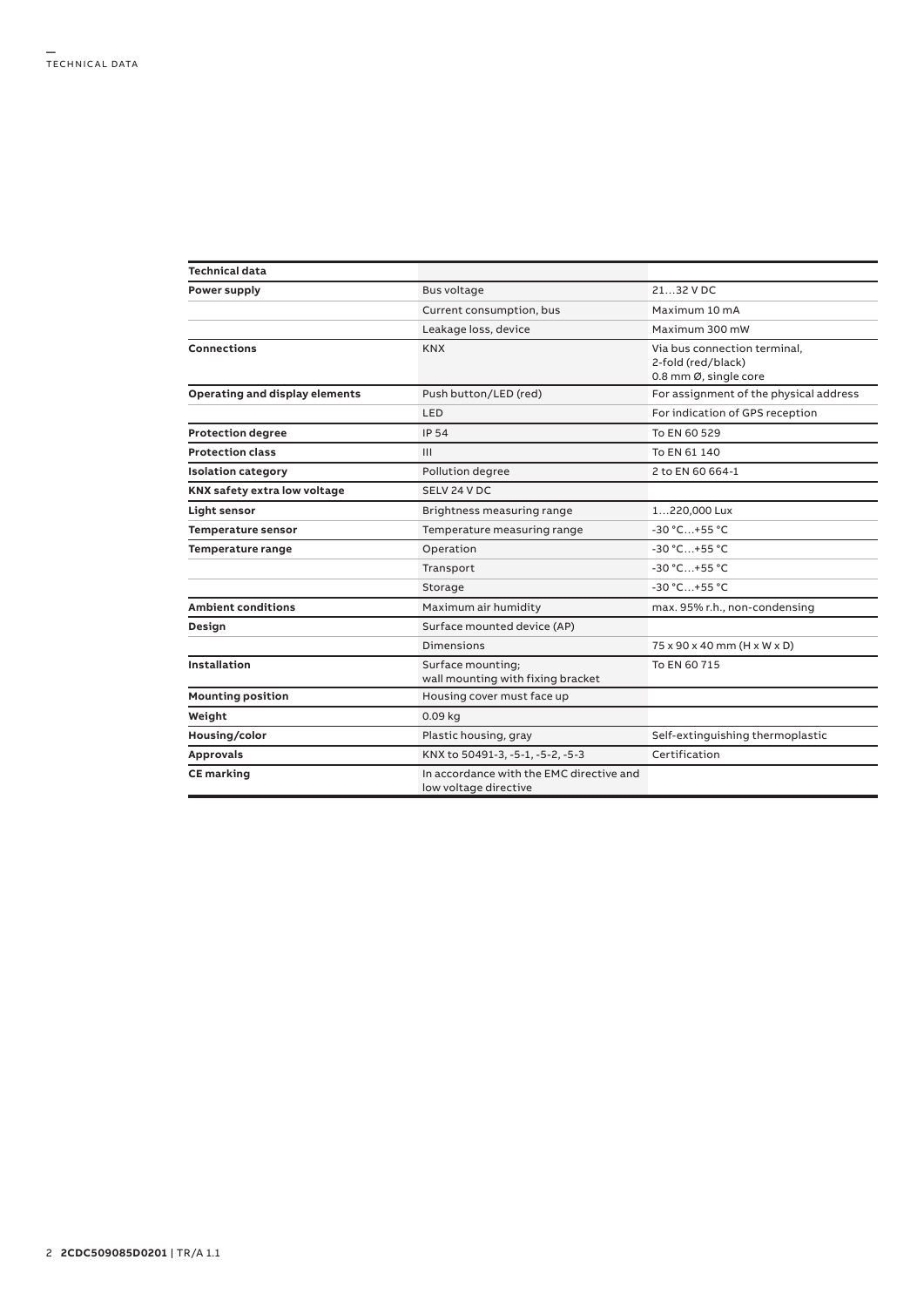| Software    |                         |                                 |                                   |                                |  |  |  |
|-------------|-------------------------|---------------------------------|-----------------------------------|--------------------------------|--|--|--|
| Device type | Application             | Max. number of<br>group objects | Max. number of<br>group addresses | Max. number of<br>associations |  |  |  |
| TR/A 1.1    | Time Receiver GPS, SM/* | 40                              | 255                               | 255                            |  |  |  |

\* … = Current version number of the application. **Please refer to the software information on our website for this purpose.**

| Ordering details |                       |                         |                                   |                |                     |  |  |  |
|------------------|-----------------------|-------------------------|-----------------------------------|----------------|---------------------|--|--|--|
| Device type      | <b>Product Name</b>   | Order No.               | bbn 40 16779 Weight<br><b>EAN</b> | 1 pcs.<br>[kg] | Packaging<br>[pcs.] |  |  |  |
| TR/A 1.1         | Time Receiver GPS, SM | 2CDG120060R0011 01572 1 |                                   | 0.09           |                     |  |  |  |

#### **— NOTE**

Please refer to the TR/A 1.1 Time Receiver GPS product manual for a detailed description of the application. It is available free of charge at www.abb.com/knx.

ETS and the current version of the device application are required for programming.

The current version of the application is available for download at www.abb.com/knx. After import into ETS, it is available in ETS under ABB/Timer/Switch. The device does not support the locking function of a KNX device in ETS. Using a BCU code to block access to all the project devices has no effect on this device. Data can still be read and programmed.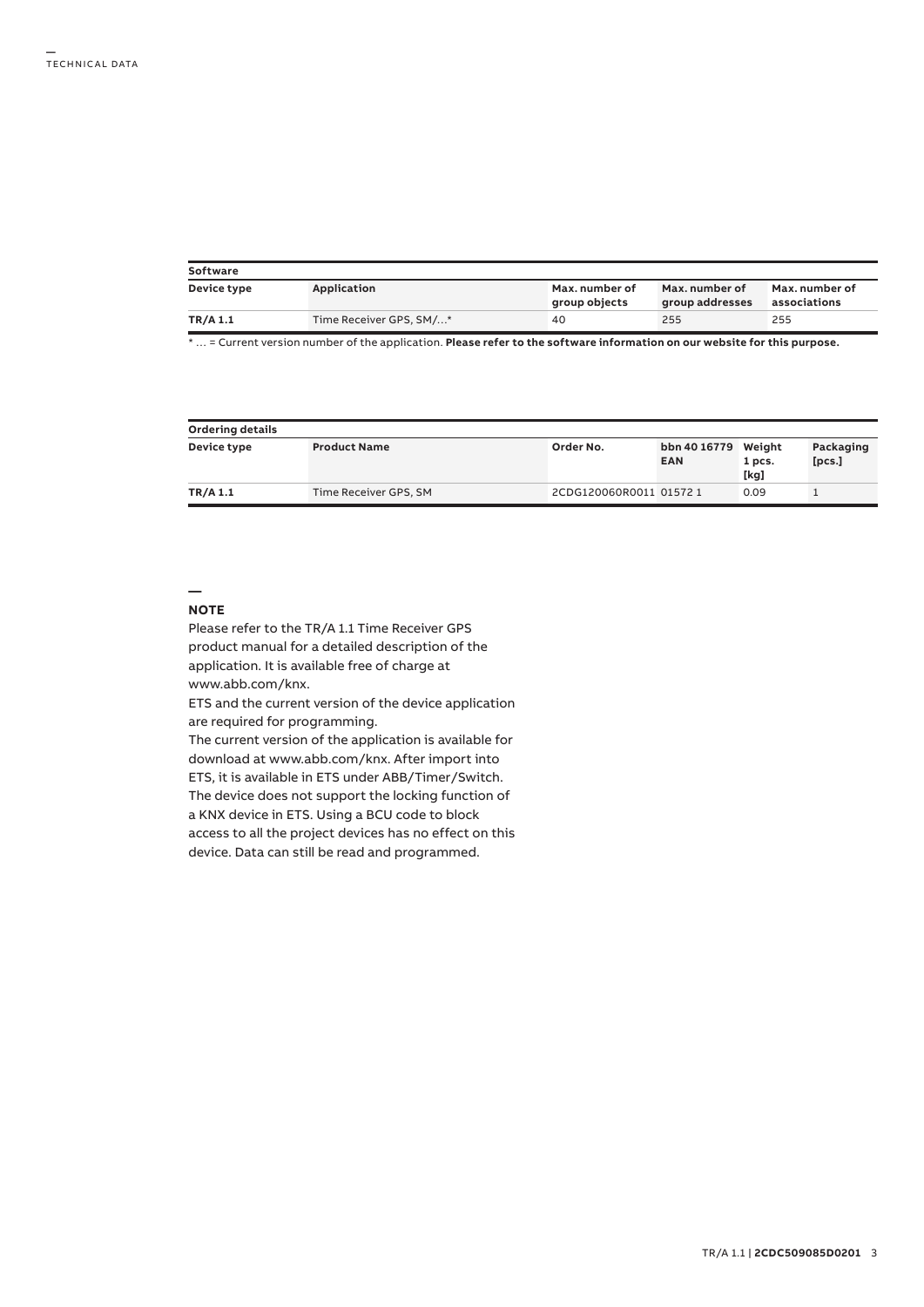## **Connection**



#### **— LEGEND**

- **1** Programming button
- **2** Programming LED
- **3** Bus connection terminal
- **4** GPS reception LED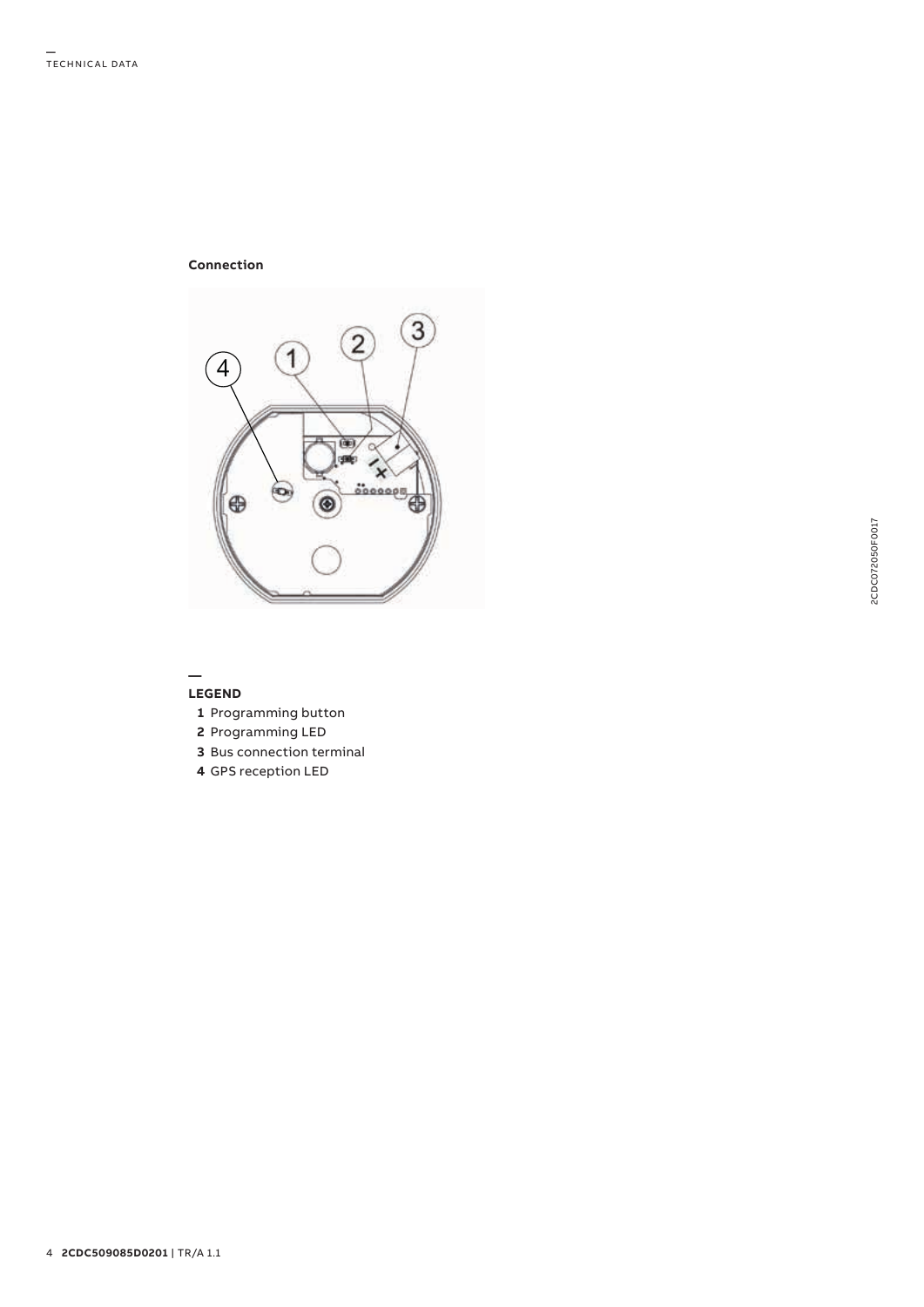# **Dimension drawing**





 $\frac{1}{22,8}$